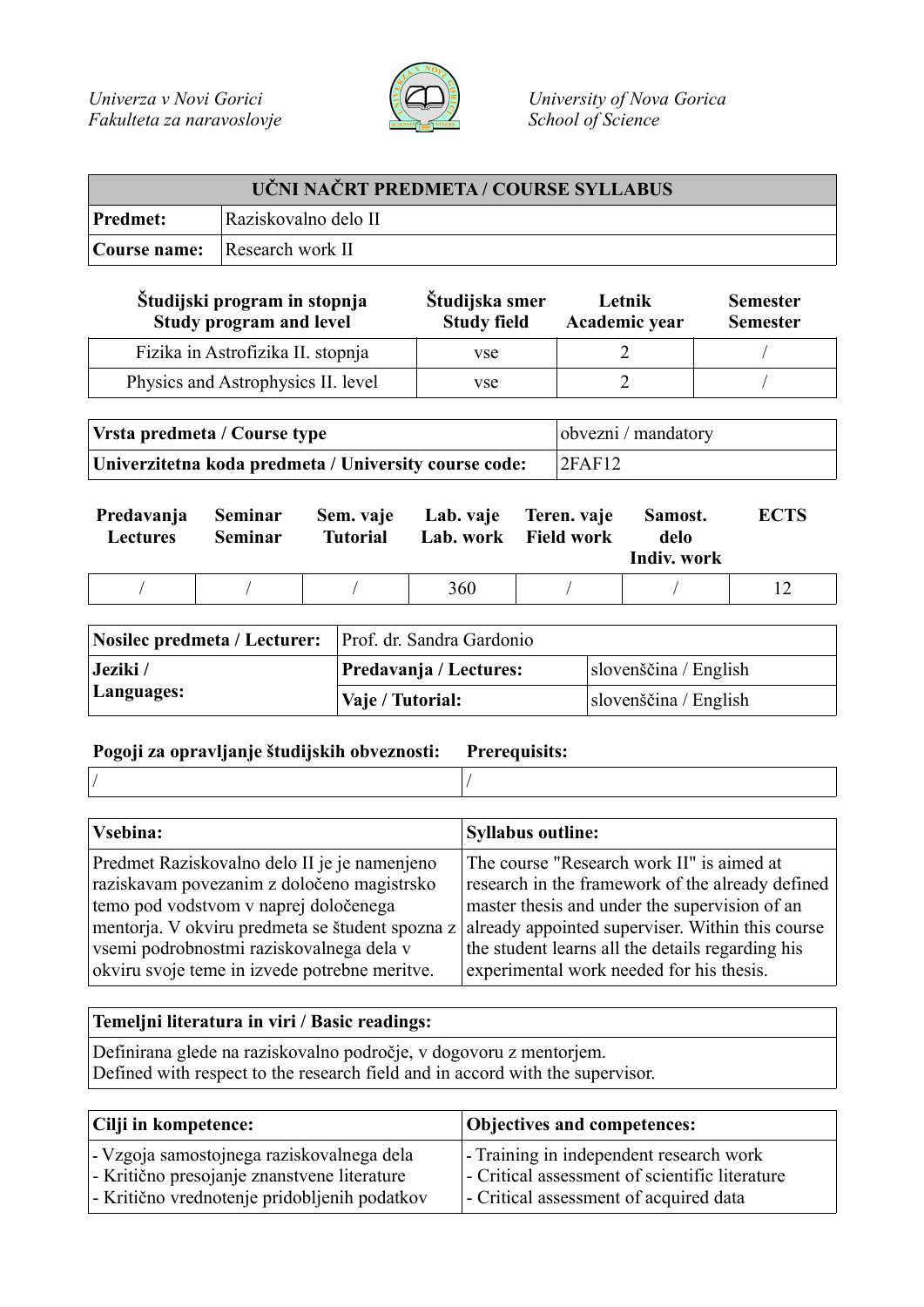

| - Sintetična uporaba pridobljenega znanja iz | - Syntetic use of acqured knowledge from |
|----------------------------------------------|------------------------------------------|
| predmetov                                    | courses                                  |

| Predvideni študijski rezultati:                                                                                                                       | <b>Intended learning outcomes:</b>                                                              |  |
|-------------------------------------------------------------------------------------------------------------------------------------------------------|-------------------------------------------------------------------------------------------------|--|
| - usposobljenost za varno delo v laboratoriju;<br>- pridobitev etičnih načel v znanstvenem;<br>poročanju<br>- sposobnost pisanja znanstvenih poročil. | - Laboratory skills;<br>- Ethical principles in scientific reporting;<br>- Presentation skills. |  |

| Metode poučevanja in učenja:               | Learning and teaching methods: |  |
|--------------------------------------------|--------------------------------|--|
| - raziskovalno delo pod vodstvom mentorja. | - supervised research work.    |  |

| Načini ocenjevanja:                                        | Utež / Weight   Assessment:<br>(%) |                                                                                  |
|------------------------------------------------------------|------------------------------------|----------------------------------------------------------------------------------|
| Opisna ocena mentoria o uspešnosti<br>raziskovalnega dela. | 100                                | Descriptive assessment of the advisor<br>about the success in the research work. |

## **Reference nosilca / references of the course principal:**

Dr. Sandra Gardonio je izredna profesorica za področje materialov na Univerzi v Novi Gorici.

Dr. Sandra Gardonio is an associate professor of materials at the University of Nova Gorica.

- 1. BELEC, Blaž, FERFOLJA, Katja, GORŠAK, Tanja, KOSTEVŠEK, Nina, GARDONIO, Sandra, FANETTI, Mattia, VALANT, Matjaž. Inherent surface properties of adsorbent-free ultrathin Bi2Se3 topological insulator platelets. *Scientific reports*, ISSN 2045-2322, 2019, vol. 9, str. 190571-1-19057-9, ilustr. https://doi.org/10.1038/s41598-019-55646-1, doi: 10.1038/s41598-019- 55646-1. [COBISS.SI-ID 5506299]
- 2. FANETTI, Mattia, MIKULSKA, Iuliia, FERFOLJA, Katja, MORAS, Paolo, SHEVERDYAEVA, P. M., PANIGHEL, M., LODI-RIZZINI, A., PÍŠ, I., NAPPINI, S., VALANT, Matjaž, GARDONIO, Sandra. Growth, morphology and stability of Au in

contact with the Bi2Se3(0001) surface. *Applied Surface Science*, ISSN 0169-4332. [Print ed.], Mar. 2019, vol. 471, str. 753-758, ilustr., doi: 10.1016/j.apsusc.2018.11.140. [COBISS.SI-ID 5276923]

3. FERFOLJA, Katja, VALANT, Matjaž, MIKULSKA, Iuliia, GARDONIO, Sandra, FANETTI, Mattia. Chemical instability of an interface between silver and Bi2Se3 topological insulator at room temperature. *The journal of physical chemistry. C, Nanomaterials and interfaces*, ISSN 1932-7447, 2018, vol. 122, no. 18, str. 9980-9984, ilustr., doi: 10.1021/acs.jpcc.8b01543. [COBISS.SI-ID 5205243]